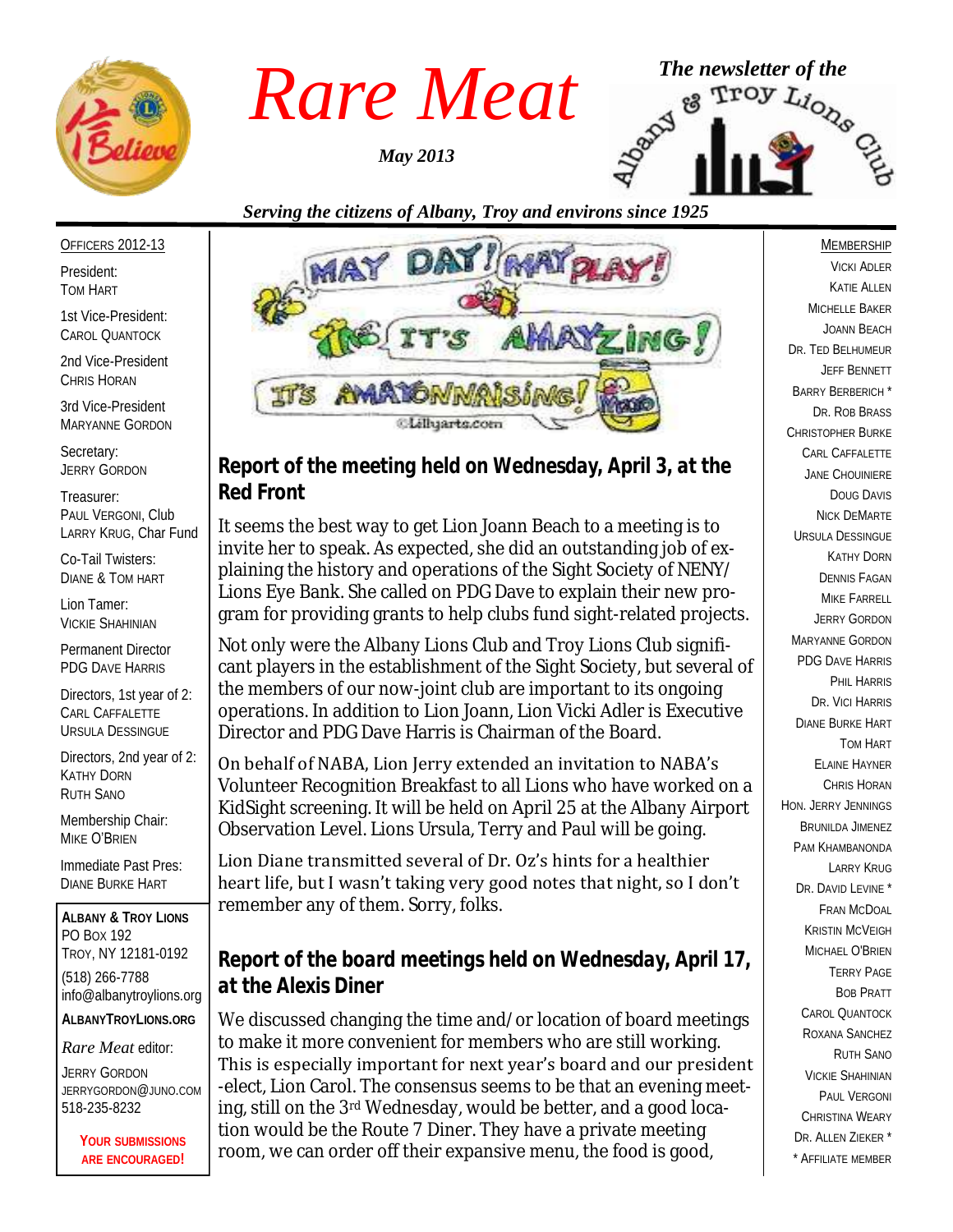they'll give us separate checks, and it will give us a presence in Albany County.

Moved, seconded and passed (MSP): That we accept the membership application of Jeff Bennett, a friend of Mike O'Brien's. Lion Jerry pointed out that as we think of new projects to get involved with, we should keep in mind that we now have 6 blind members (Lions Jeff, Carl, Kathy, Chris H, Fran and Mike).

We reviewed the 29 calls that came in to our voice-mail system from 3/18-4/16. This is a practice we started last month. 9 of these calls were for clubs outside our area; one was from a VDG in Pittsburgh who wants to know about vision screenings being done in nursing homes in our area (none that I know of), and another was from a woman in Troy, PA, who needs help getting hearing aids (referred to the DG in 14-G).

Guiding Eyes for the Blind is holding their annual "Salute to the Lions" open house on Saturday, July 13. The day includes a tour of their facilities in Yorktown Heights and a nice lunch. If enough people are interested in going, we can make it a group outing.

King Lion Tom suggested that perhaps we ought to think about doing another auction; it's been several years since our last one, which proved to be a fun fund-raiser. Lion Paul mentioned that it's also time for another School-Nurse dinner. Both of these would be 2013-14 events.

By email, Lion Carol thanked those who volunteered at the Regional Food Bank on April 9. Volunteers included Jerry and Maryanne Gordon, Carl Caffalette, Fran McDoal, Paul and Laura Vergoni, and Terry Page.

MSP: That we buy a raffle ticket for \$50 to help Lions Camp badger.

We got thank-you notes from Vanderheyden Hall for the gifts we donated last December; from the National Child Safety Council for our donation to the Rensselaer County Sheriff's Office's child-safety programs; and from Tech Valley High School for our donation to help with their reforestation project in Haiti.

Lion Carol sent in a report by email that included:

 "Hearing aid applications: It seems that requests for hearing aids are on the increase, and I think that all Lions Clubs (not just ours) will receive more applications as the population ages, insurance coverage for hearing devices continues to be almost non-existent, and the economy remains slow. There also seems to be a great misunderstanding on the part of some applicants about the extent of our assistance, as I have received inquiries from people who assume that the Club will just hand over the cost of extremely expensive hearing aids, usually ones that have been quoted by Miracle Ear or other such companies. I will continue to practice due diligence when looking the applications over, but would appreciate it if someone could help me out, especially after I assume my new role as King Lion in July. This would entail doing some of the detective work in determining eligibility. I have an Excel spreadsheet that I use to crunch the numbers, so it only takes a few minutes to see if the applicant qualifies financially. To help us become more efficient in handling the applications, I will be in closer contact with the Hearing Conservation Society to get some "helpful hints."

 "Speaking of applications, I returned an application from a lady by the name of Margaret W., as it is incomplete and doesn't contain the required proof of denial of insurance. I wrote a very gentle letter suggesting that she ask a relative, social worker, health aide, or other trusted person assist her in filling it out and getting the insurance information we need to proceed. Hopefully she will be able to do so.

 "Another application, from Carmen, is still in process. I spoke to her on the phone before I sent her the application, and clearly stated the need for proof of denial of insurance coverage. She gave me every indication that she understood what I said, but when I received the application, it contained just the completed application and the printout of the results of a hearing test/screening. I called her again, and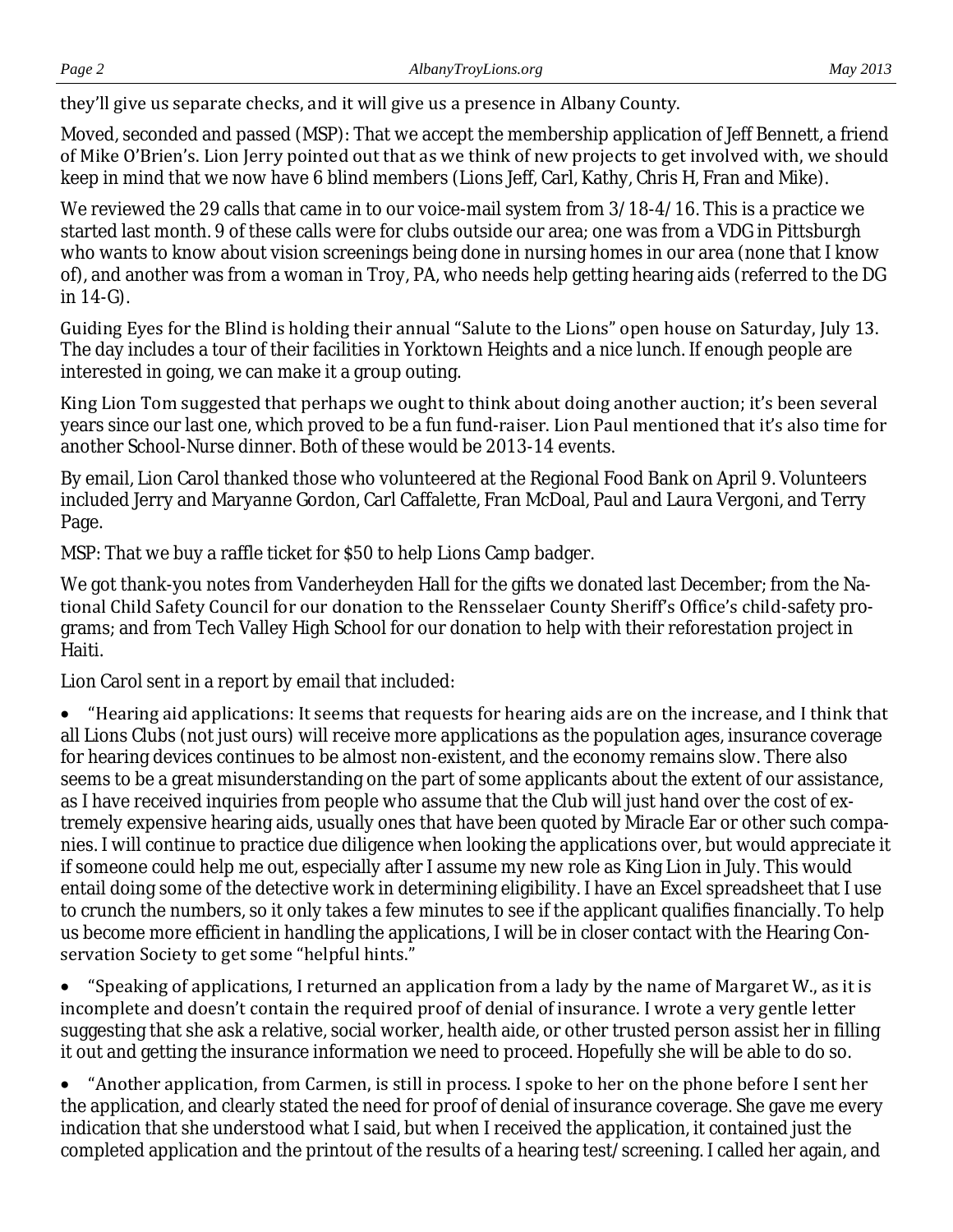she referred me to her Medicaid caseworker, who didn't return my two phone calls and one dictated message. I called Carmen back again and asked her to contact her caseworker personally, since I felt the reason the caseworker didn't return my calls is because of the HIPAA regulations, and the caseworker didn't want to use her valuable time telling me she couldn't give me any information. Carmen agreed to follow through with the caseworker, so I am awaiting the results.

"I have been in contact with Karen Vincek, Readmission Case Manager for the CHOICES Program at St. Peter's Hospital. She and I discussed the case of a man who needs financial assistance for hearing aids, but doesn't qualify for Medicaid. I e-mailed her the application and the supporting documents. She will, I'm quite sure, follow up and provide all the information we need to process the application. Working with caseworkers or social workers is a big plus, since they know how to navigate the system and they know their clients far better than we do. This is a win-win situation!"

MSP: That the maximum authorized expenditure for hearing aids is \$200 per hearing aid plus shipping (the price that the Lions Affordable Hearing Aid Program charges), unless approved by the board.

# Bring a potential member to a meeting

#### *Our next meeting ...*

Our next general meeting will be on **Wednesday, May 1, at 6 PM** at the Red Front. Our speaker will be **Barbara Michalski**, Consumer Advocate from National Grid. I'm sure she'll give us a powerful presentation.

#### *Save the Date …*

Our annual **Installation Dinner** will be on **Wednesday, June 5**, at Valente's Restaurant, 315 8th St in Watervliet. We'll gather at 6:00 PM for an "attitude adjustment hour," followed by dinner at 7:00. We'll order off the menu and get separate checks. This is one of our two mainly social events (the other is the holiday party in December), so please make every effort to be there with your significant other. Along with installing our new officers for next year, we'll be inducting two new members (maybe more, if you've got any interested candidates who are ready to join). Call in your reservation to Lion Kathy Dorn (783-0157) as soon as you can, but certainly no later than Sunday, June 2.

#### *KidSight*

NABA's been having technical problems with the camera that they use for KidSight screenings, so we don't have a May schedule yet. Stay tuned - if it turns out that they need our help, I'll surely let you know.

#### *Dues …*

A month ago, you got your dues statement for the 2013-14 Lions Year. Our new policy calls for sending them out a few months earlier than previously, so that we won't have to cancel memberships of people for whom we've already paid their LCI, MD20 and 20-Y2 dues.

Be a good Lion and get your check to Lion Paul promptly, please.